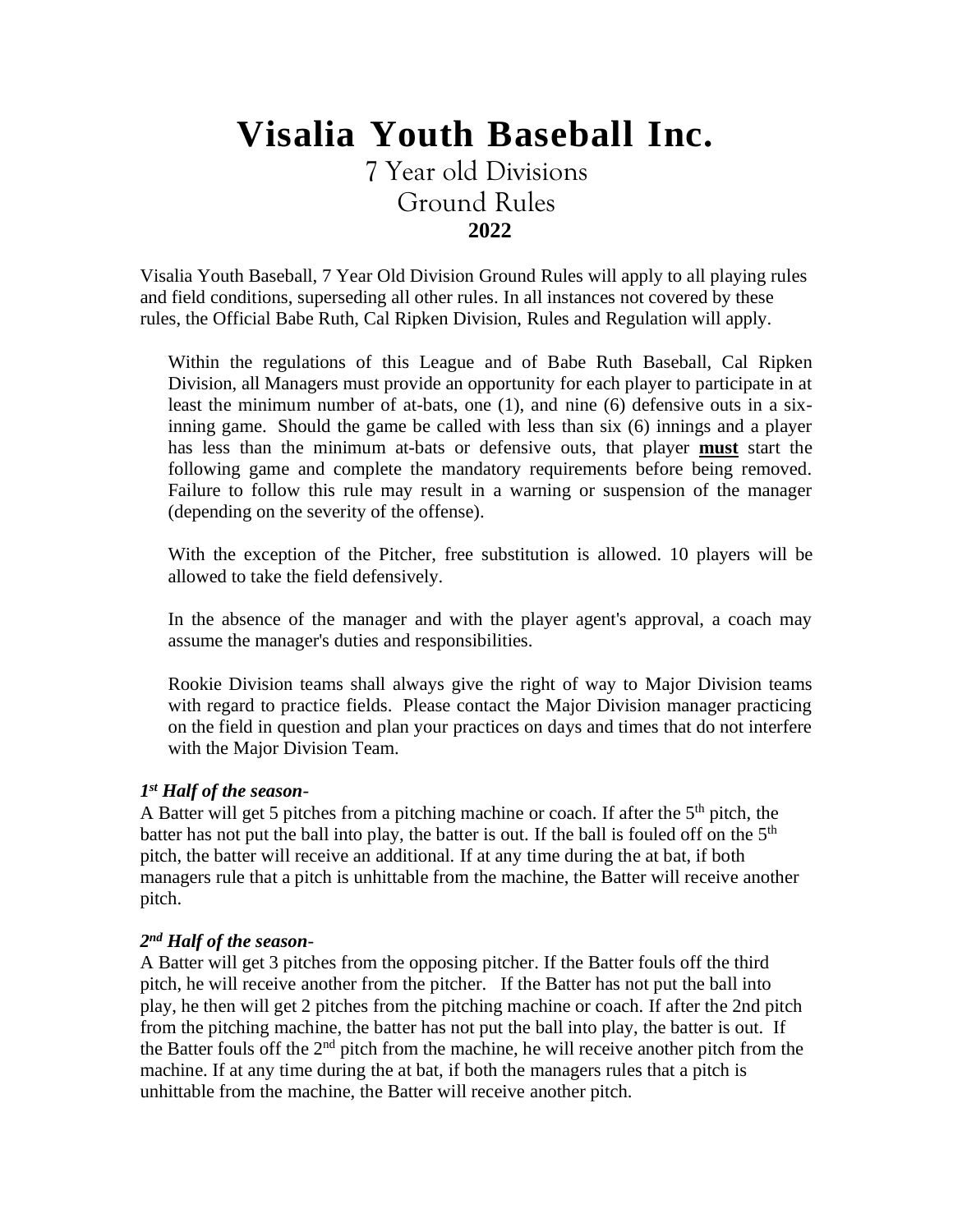# **I. Objectives of Game, Playing Field and Equipment**

- 1. The standard Level-1 T-ball baseball will be used.
- 2. Only players in uniform, Manager, and not more than three adult Coaches will be allowed in the dugout during games. The one exception to this rule is in case medical attention is required in the dugout; a doctor or accredited nurse may be present as long as such medical attention is required.
- 3. All players must be in full, clean uniform. Catchers must wear all protective catching gear, i.e. helmet, face guard, throat guard, chest protector, shin guards and protective cup. Safety equipment and all uniforms must be worn in a regulation manner, unaltered in any manner and league approved. Shirts must be tucked in whenever worn by the player before or after a game and while at the ballpark. All equipment and uniforms must be league approved. White, long sleeved jerseys may not be worn under the regulation uniform at any time during the game. Also, Board-approved team insignias may be placed on the caps provided by the League.
- 4. Managers, Players and Parents shall be responsible for clean up of dugouts and surrounding area after the game.

# **II. Definition of Terms**

1. Sliding

Runners are never required to slide but if a runner elects to slide, the slide must be legal, directly to base or a runner can elect to run in a direction away from the fielder to avoid making contact and ruled out. (see also contact rule in OBR page 19

## 2. Regulation game

Play starts at the designated scheduled time and will run 90 minutes. No new inning after 90 minutes.

3. Suspended games or rain out games will be completed the following Sunday weather permitted. Schedule and times for suspended games are to be determined by the Player Agent and Executive Board

## **III. Starting and Ending Game.**

1. Both teams must cooperate in expediting the game, and no undue delay or "killing time" will be tolerated. Teams must hustle on and off the field at the conclusion of the third "out". All players on both teams must be prepared to **resume play within 90 seconds** of the third out.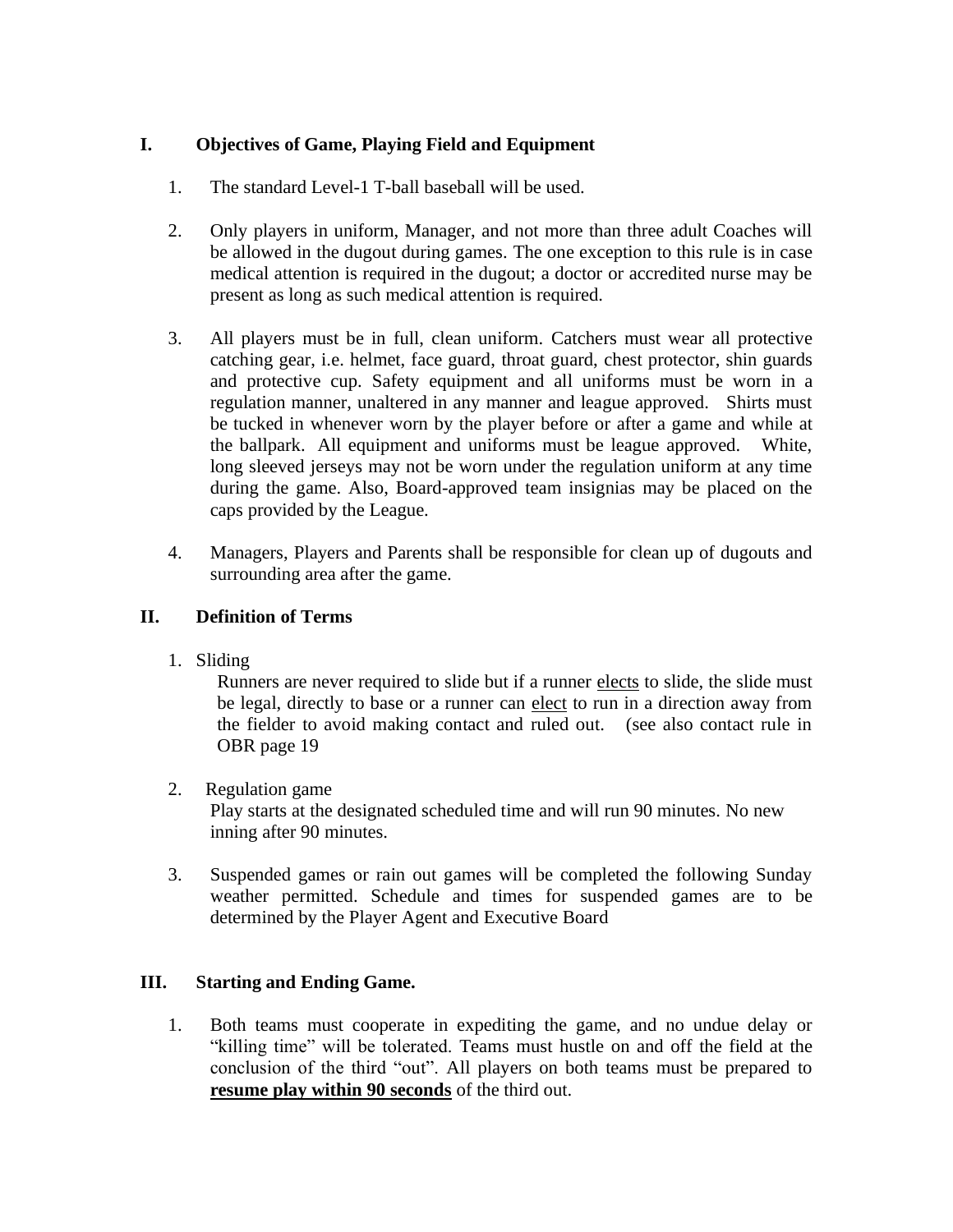## **IV. Putting the Ball in Play, Live Ball**

1. If the catcher is the third "out", another player in uniform, wearing helmet, face guard and cup, or adult coach with a facemask shall immediately come to the catcher's position to warm up the pitcher. This rule applies to warming up pitchers at any location (i.e. bullpen).

## **V. Batter**

- 1. Each team will bat the complete team roster in continuous order. (No player is to bat twice in one inning.)
- 2. If a team makes 3 defensive outs before the entire lineup bats, teams will switch. Once the team returns back into the dugout the lineup will pick up where it left off.
- **1.** Bats may be swung only by a batter while batting, or by an on-deck batter in the on-deck circle.
- **2.** Cones will be placed at the home run line. Balls hit over this line are to be considered home runs while balls running through this line will be considered ground rule doubles

## **VI. Runner**

1. No runner may advance on an overthrow from catcher to pitcher.

2. A Runner may advance 1 base on an overthrow at 1st or  $2<sup>nd</sup>$  base at his own risk of being thrown out. If the Defense attempts to make the out on the runner and the ball is overthrown again, the Runner may NOT advance anymore.

## **VII. Pitcher**

- 1. The pitching week shall be defined as Monday through Sunday
	- a. Any 7 year-old player may pitch a maximum of one (1) inning in any one game.
- 2. Pitcher will throw from a distance of **40 feet** (coaches included)
- 3. The use of breaking balls that involves the snapping of the wrist is NOT allowed.

# **VIII. Umpire –**

**1. There are no umpires in this division. The Managers/Coaches will make the out and safe calls.**